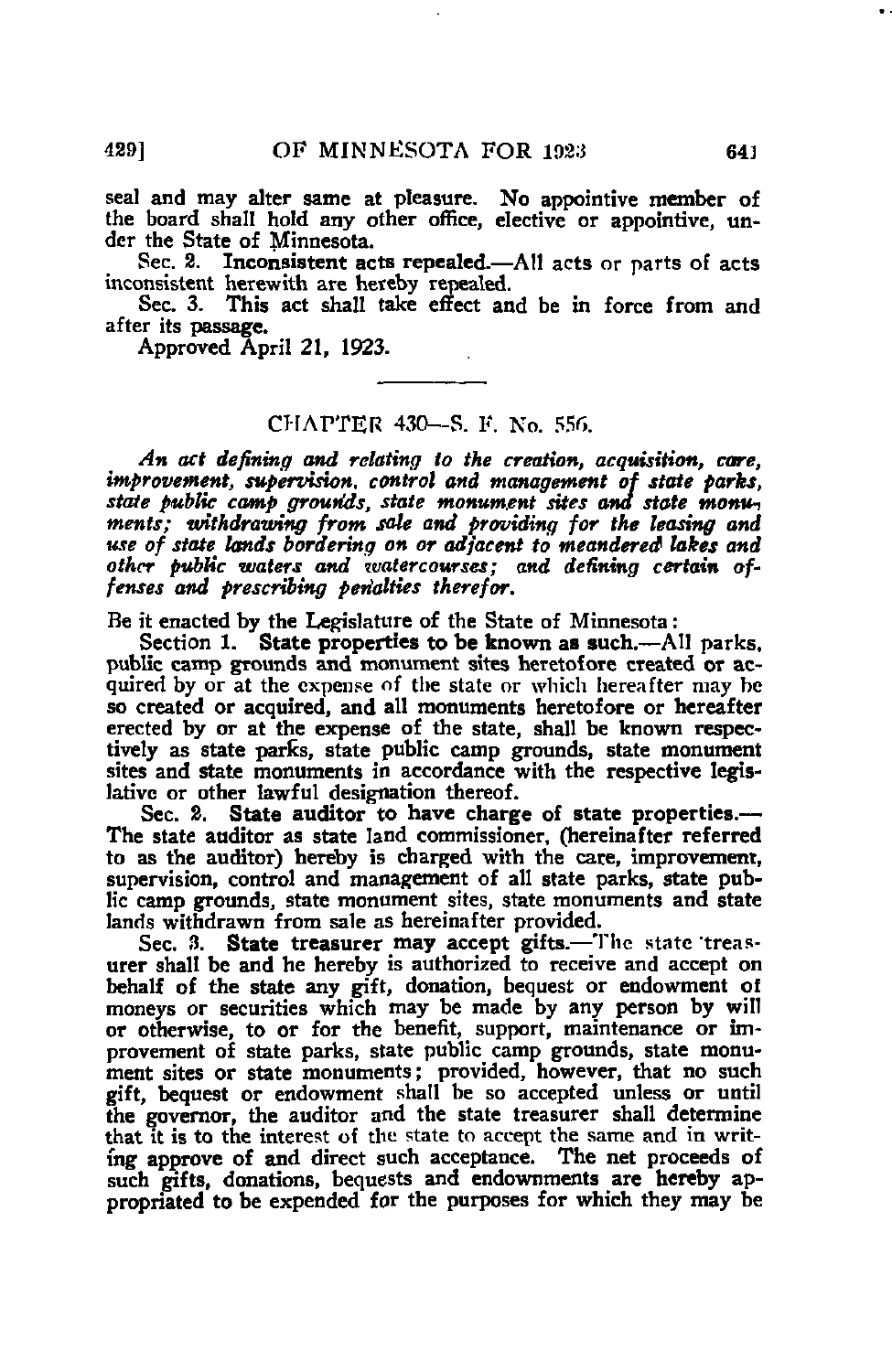so made and accepted; provided however that no such gift, donation, bequest or endownment shall be accepted for the purpose of establishing a new park, public camping ground or monument site without legislative authority.

Sec. 4. State auditor to accept gifts.—The auditor shall be and he hereby is authorized to receive and accept on behalf of the state, any gift, donation, bequest, conveyance, devise or endowment of real property or rights, interests or easements therein and of personal property other than moneys or securities which may be made by any person by will, conveyance, deed of gift or otherwise, to or for the benefit, creation, acquisition, support, maintenance or improvement of state parks, state public camp grounds, state monument sites or state monuments; provided, however, that no such gift, donation, bequest, conveyance, devise or endowment of real property or rights, interests or easements therein shall be so accepted unless or until the governor, the auditor and the state treasurer shall determine that it is to the interest of the state to accept the same and in writing approve of and direct such acceptance. Such gifts, donations, bequests, conveyances and devises hereby are devoted to and the net proceeds of such endowments are hereby appropriated to be expended for the purposes for which they may be so made and accepted.

Sec. 5. State auditor may acquire lands in certain cases.— Upon recommendation of the state forestery and the state game and fish commissioner, concurred in by him, the auditor from time to time may enter into negotiations on behalf of the state with the owners of tracts or parcels of real proprty which are especially desirable for immediate acquisition by the state for park, public camp grounds or monument site purposes by reason of exceptional natural beauty, location, great historical interest or otherwise, for the purchase and acquisition thereof or of rights, easements or interests therein, but no snch purchase or acquisition shall be consummated without the written approval of the governor, nor beyond the limits of appropriations made and available therefor. The auditor may, however, arrange with such owners for the preservation of such tracts or parcels in their natural condition until the adjournment of the next succeeding session of the legislature, reporting thereto his acts and doings in that connection.

Sec. 6. State to exercise right of eminent domain.—Upon written request and direction of the auditor, the state forester and the state game and fish commissioner, approved in writing by the governor, the attorney general is hereby authorized and directed to exercise the power of eminent domain in manner and form prescribed by law in the name of and for and on behalf of the state for the acquisition by the state of such tracts and parcels of real property or rights, interests and easement therein as cannot be secured upon satisfactory terms and as shall be determined, designated and described in such requests, directions and approvals as es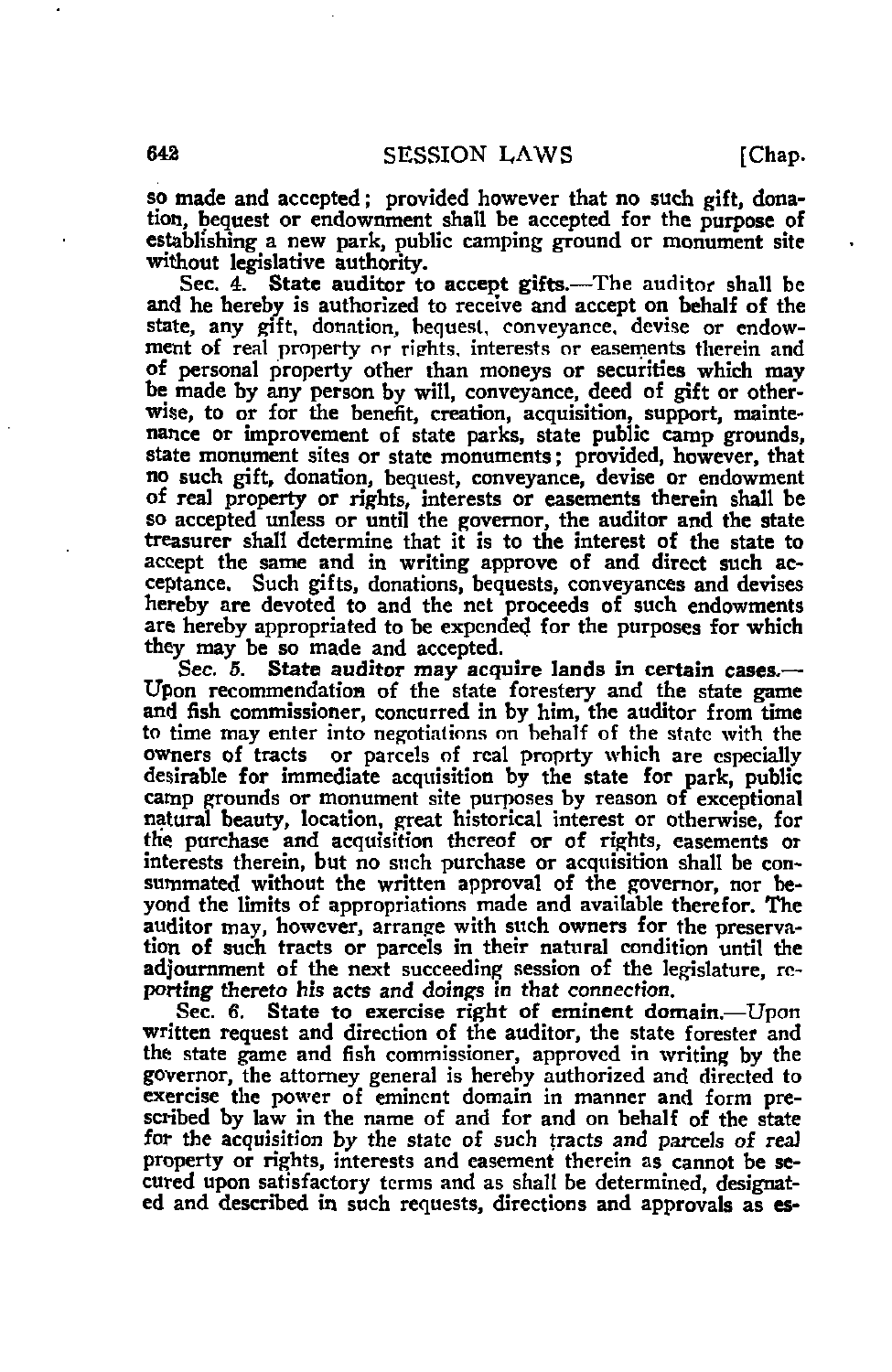pecially desirable for immediate acquisition by the state for state parks, state public camp grounds or state monument sites by reason of exceptional natural beauty, location, great historical interest or otherwise and as likely otherwise to be shortly devoted to uses substantially interfering with the later acquisition or availability thereof for such public purposes.

Sec. 7. State parks to be for use of public.—State parks shall be preserved and maintained for the free use and enjoyment of the general public. No fee shall be charged or collected for the privilege of transient camping therein, nor shall any part thereof be leased or otherwise made available for the erection or maintenance of private cottages or permanent private camps therein.

Sec. 8. State auditor to promulgate rules.—The auditor may adopt and promulgate reasonable rules and regulations not inconsistent with law governing the use and enjoyment of areas of state land reserved from sale as hereinafter provided, state parks, state public camp grounds and state monument sites, which shall have the force and effect of law. A reasonable fee may be fixed, charged and collected by the auditor for the privilege of transient camping in state public camp grounds and the amounts so collected hereby are appropriated to be expended by him in the care, maintenance and improvement of such respective state public camp grounds.

Sec. 9. Employees to have powers of peace officers.-- All supervisors, guards, custodians, keepers and care-takers of state parks, state public camp grounds and state monument sites shall have and possess the authority and powers of peace officers while in their employment.

Sec. 10. Violation of rules to be misdemeanor.—Any person who, within the limits of any state park, state public camp grounds, state monument site, or area of state land reserved from sale as herein provided, shall wilfully cut, injur or destroy any live tree, shrub, timber, evergreen or ornamental plant of any kind, or shall wilfully injure, remove, destroy, deface or mutilate any guide board, guide post, furniture, fixture, improvement, monument, tablet or other property of the state of any kind, or shall wilfully violate or fail to comply with any rule or regulation of the auditor adopted and promulgated in accordance with the provisions of this act, shall be deemed guilty of a misdemeanor.

Sec. 11. State land on meandered lakes to be withdrawn from sale.—All state lands bordering on or adjacent to meandered lakes and other public waters and watercourses and the live timber growing or being thereon hereby are withdrawn from the sale of all such lands bordering on meandered lakes and so withdrawn from sale, a strip 100 feet in width, the lakeside boundary thereof being ordinary high water mark, and the landside boundary thereof being a line drawn parallel to the ordinary high-